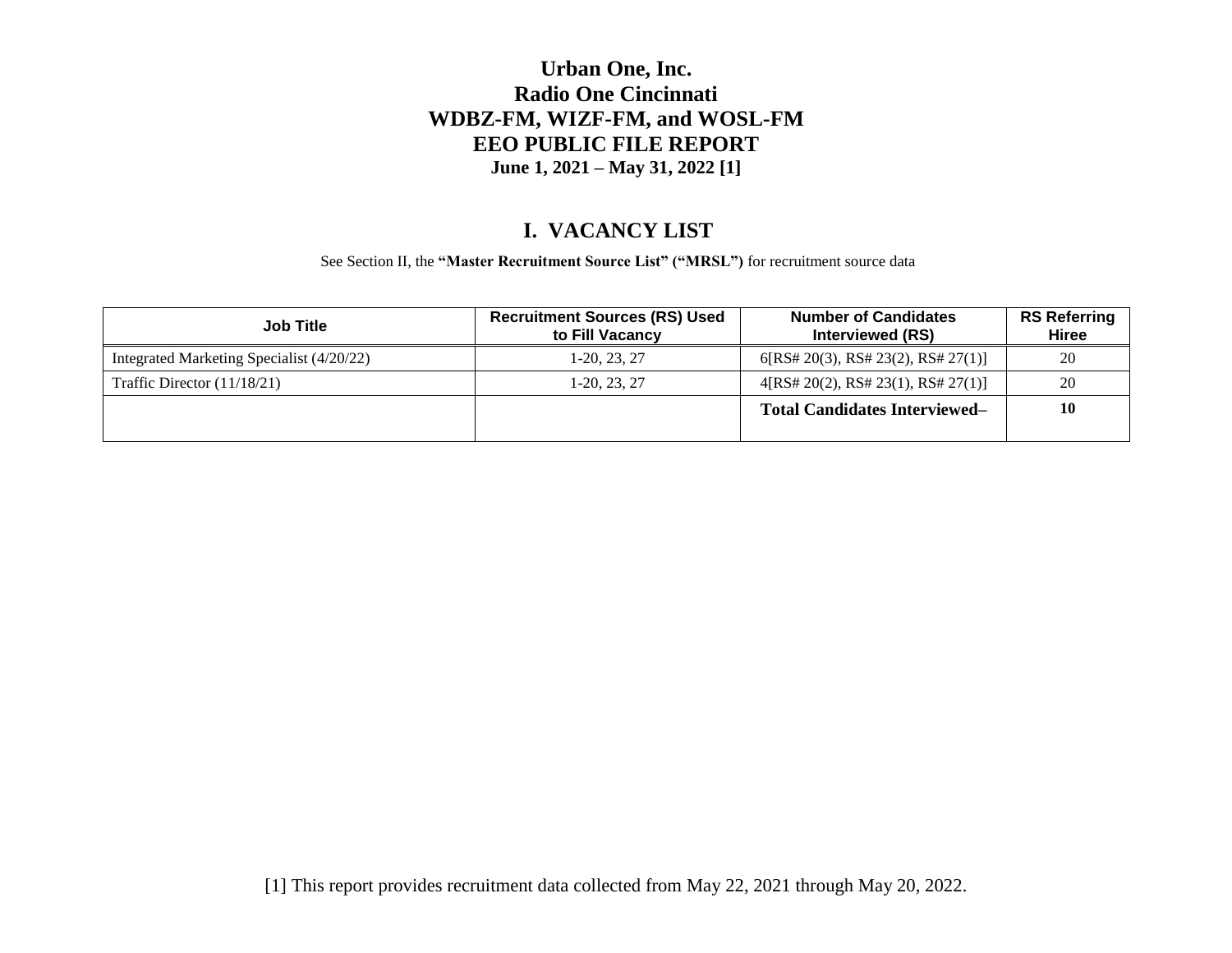## **Urban One, Inc. Radio One Cincinnati WDBZ-FM, WIZF-FM, and WOSL-FM EEO PUBLIC FILE REPORT June 1, 2021 – May 31, 2022 [1]**

# **II. MASTER RECRUITMENT SOURCE LIST (MRSL)**

| $\mathbf{1}$<br>Asian American Journalists Association<br>1182 Market Street, Ste. 320<br>San Francisco, CA 94102<br>$\mathbf Y$<br>$\boldsymbol{0}$<br>National@aaja.org<br>$\overline{2}$<br>The Association for Women in Communications, Inc.<br>780 Ritchie Highway, Ste. 28-S<br>Severna Park, MD 21146<br>info@womcom.org<br>$\mathbf Y$<br>$\boldsymbol{0}$<br>$\overline{3}$<br>California Chicano News Media Association<br>3800 S. Figueroa Street<br>Los Angeles, CA 90037<br>ccnmainfo@ccnma.org<br>$\mathbf Y$<br>$\boldsymbol{0}$<br>$\overline{4}$<br>National Association of Black College Broadcasters<br>P.O. Box 3191<br>Atlanta, Georgia<br>Phone: (404) 523-6136<br>Fax: (404) 523-5467<br>$\mathbf Y$<br>$\overline{0}$<br>bcrmail@aol.com<br>5<br>National Association of Black Owned Broadcasters | <b>RS</b><br><b>Number</b> | <b>RS</b> Information | <b>Source Entitled</b><br>to Vacancy<br><b>Notification?</b><br>(Yes/No) | No. of Interviewees<br><b>Referred by RS</b><br>over<br>12-month period |
|---------------------------------------------------------------------------------------------------------------------------------------------------------------------------------------------------------------------------------------------------------------------------------------------------------------------------------------------------------------------------------------------------------------------------------------------------------------------------------------------------------------------------------------------------------------------------------------------------------------------------------------------------------------------------------------------------------------------------------------------------------------------------------------------------------------------------|----------------------------|-----------------------|--------------------------------------------------------------------------|-------------------------------------------------------------------------|
|                                                                                                                                                                                                                                                                                                                                                                                                                                                                                                                                                                                                                                                                                                                                                                                                                           |                            |                       |                                                                          |                                                                         |
|                                                                                                                                                                                                                                                                                                                                                                                                                                                                                                                                                                                                                                                                                                                                                                                                                           |                            |                       |                                                                          |                                                                         |
|                                                                                                                                                                                                                                                                                                                                                                                                                                                                                                                                                                                                                                                                                                                                                                                                                           |                            |                       |                                                                          |                                                                         |
|                                                                                                                                                                                                                                                                                                                                                                                                                                                                                                                                                                                                                                                                                                                                                                                                                           |                            |                       |                                                                          |                                                                         |
|                                                                                                                                                                                                                                                                                                                                                                                                                                                                                                                                                                                                                                                                                                                                                                                                                           |                            |                       |                                                                          |                                                                         |
|                                                                                                                                                                                                                                                                                                                                                                                                                                                                                                                                                                                                                                                                                                                                                                                                                           |                            |                       |                                                                          |                                                                         |
|                                                                                                                                                                                                                                                                                                                                                                                                                                                                                                                                                                                                                                                                                                                                                                                                                           |                            |                       |                                                                          |                                                                         |
|                                                                                                                                                                                                                                                                                                                                                                                                                                                                                                                                                                                                                                                                                                                                                                                                                           |                            |                       |                                                                          |                                                                         |
|                                                                                                                                                                                                                                                                                                                                                                                                                                                                                                                                                                                                                                                                                                                                                                                                                           |                            |                       |                                                                          |                                                                         |
|                                                                                                                                                                                                                                                                                                                                                                                                                                                                                                                                                                                                                                                                                                                                                                                                                           |                            |                       |                                                                          |                                                                         |
|                                                                                                                                                                                                                                                                                                                                                                                                                                                                                                                                                                                                                                                                                                                                                                                                                           |                            |                       |                                                                          |                                                                         |
|                                                                                                                                                                                                                                                                                                                                                                                                                                                                                                                                                                                                                                                                                                                                                                                                                           |                            |                       |                                                                          |                                                                         |
|                                                                                                                                                                                                                                                                                                                                                                                                                                                                                                                                                                                                                                                                                                                                                                                                                           |                            |                       |                                                                          |                                                                         |
|                                                                                                                                                                                                                                                                                                                                                                                                                                                                                                                                                                                                                                                                                                                                                                                                                           |                            |                       |                                                                          |                                                                         |
|                                                                                                                                                                                                                                                                                                                                                                                                                                                                                                                                                                                                                                                                                                                                                                                                                           |                            |                       |                                                                          |                                                                         |
|                                                                                                                                                                                                                                                                                                                                                                                                                                                                                                                                                                                                                                                                                                                                                                                                                           |                            |                       |                                                                          |                                                                         |
|                                                                                                                                                                                                                                                                                                                                                                                                                                                                                                                                                                                                                                                                                                                                                                                                                           |                            |                       |                                                                          |                                                                         |
|                                                                                                                                                                                                                                                                                                                                                                                                                                                                                                                                                                                                                                                                                                                                                                                                                           |                            |                       |                                                                          |                                                                         |
|                                                                                                                                                                                                                                                                                                                                                                                                                                                                                                                                                                                                                                                                                                                                                                                                                           |                            |                       |                                                                          |                                                                         |
| 1201 Connecticut Avenue N.W., Suite 200                                                                                                                                                                                                                                                                                                                                                                                                                                                                                                                                                                                                                                                                                                                                                                                   |                            |                       |                                                                          |                                                                         |
| Washington, D.C. 20036                                                                                                                                                                                                                                                                                                                                                                                                                                                                                                                                                                                                                                                                                                                                                                                                    |                            |                       |                                                                          |                                                                         |
| Fax: (202) 429-0657<br>$\mathbf Y$<br>$\overline{0}$<br>nabobinfo@nabob.org                                                                                                                                                                                                                                                                                                                                                                                                                                                                                                                                                                                                                                                                                                                                               |                            |                       |                                                                          |                                                                         |
|                                                                                                                                                                                                                                                                                                                                                                                                                                                                                                                                                                                                                                                                                                                                                                                                                           |                            |                       |                                                                          |                                                                         |
| 6<br>National Association of Black Journalists                                                                                                                                                                                                                                                                                                                                                                                                                                                                                                                                                                                                                                                                                                                                                                            |                            |                       |                                                                          |                                                                         |
| 1100 Knight Hall, Suite 3100<br>College Park, Maryland 20742                                                                                                                                                                                                                                                                                                                                                                                                                                                                                                                                                                                                                                                                                                                                                              |                            |                       |                                                                          |                                                                         |
| Fax: 301-445-7101                                                                                                                                                                                                                                                                                                                                                                                                                                                                                                                                                                                                                                                                                                                                                                                                         |                            |                       |                                                                          |                                                                         |
| sberry@nabj.org<br>$\theta$<br>N                                                                                                                                                                                                                                                                                                                                                                                                                                                                                                                                                                                                                                                                                                                                                                                          |                            |                       |                                                                          |                                                                         |
| $\overline{7}$<br>National Black Media Coalition                                                                                                                                                                                                                                                                                                                                                                                                                                                                                                                                                                                                                                                                                                                                                                          |                            |                       |                                                                          |                                                                         |
| 1738 Elton Road, Suite 314                                                                                                                                                                                                                                                                                                                                                                                                                                                                                                                                                                                                                                                                                                                                                                                                |                            |                       |                                                                          |                                                                         |
| Silver Spring, MD 20903                                                                                                                                                                                                                                                                                                                                                                                                                                                                                                                                                                                                                                                                                                                                                                                                   |                            |                       |                                                                          |                                                                         |
| support@mpnmail.com<br>Y<br>$\boldsymbol{0}$                                                                                                                                                                                                                                                                                                                                                                                                                                                                                                                                                                                                                                                                                                                                                                              |                            |                       |                                                                          |                                                                         |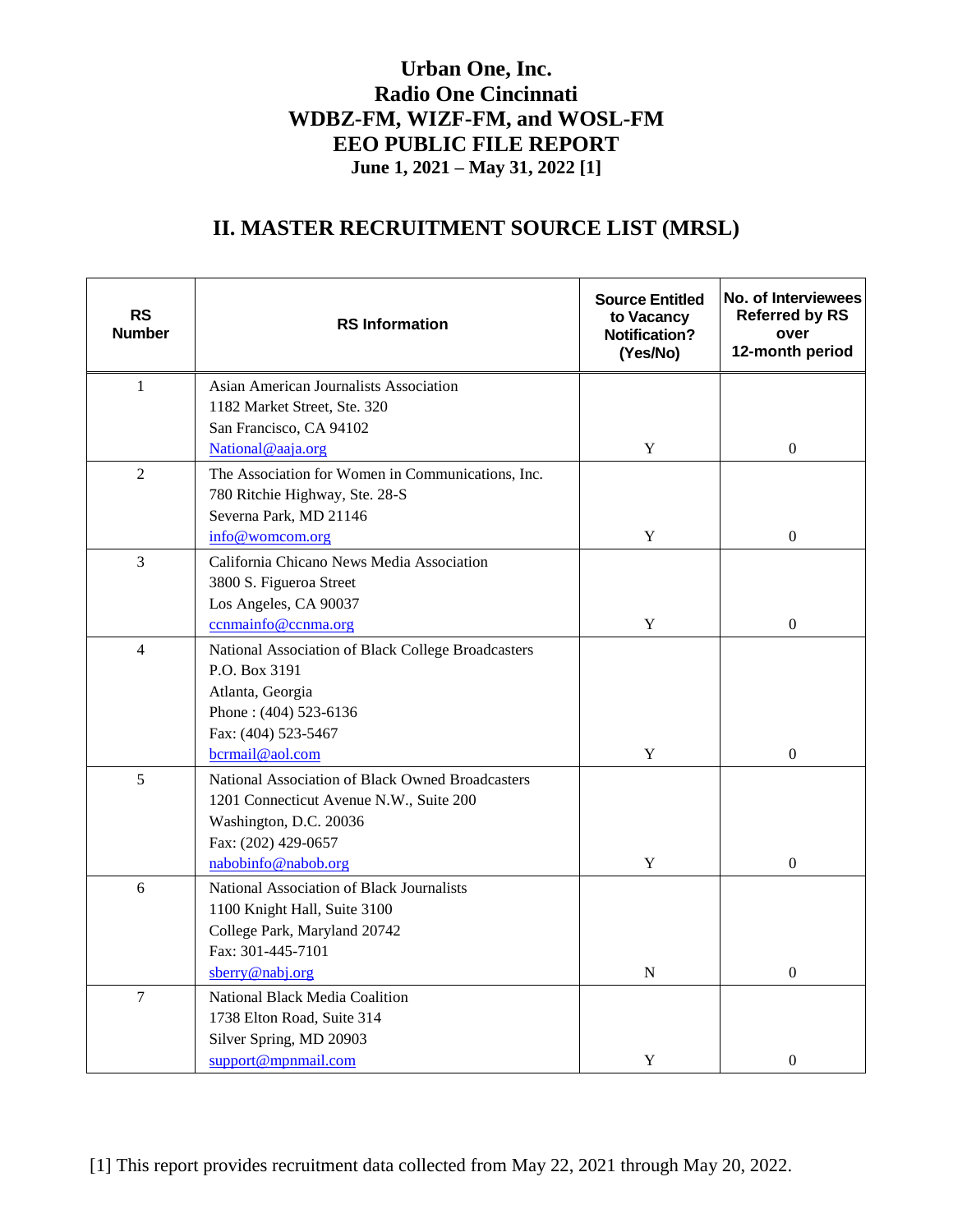## **Urban One, Inc. Radio One Cincinnati WDBZ-FM, WIZF-FM, and WOSL-FM EEO PUBLIC FILE REPORT June 1, 2021 – May 31, 2022 [1]**

| <b>RS</b><br><b>Number</b> | <b>RS</b> Information                                      | <b>Source Entitled</b><br>to Vacancy<br><b>Notification?</b><br>(Yes/No) | No. of Interviewees<br><b>Referred by RS</b><br>over<br>12-month period |
|----------------------------|------------------------------------------------------------|--------------------------------------------------------------------------|-------------------------------------------------------------------------|
| $\,8\,$                    | National Lesbian and Gay Journalists Association           |                                                                          |                                                                         |
|                            | 1420 K Street, NW, Ste.910                                 |                                                                          |                                                                         |
|                            | Washington, DC 20005                                       |                                                                          |                                                                         |
|                            | info@nlgja.org                                             | Y                                                                        | $\boldsymbol{0}$                                                        |
| 9                          | Native American Public Telecommunications                  |                                                                          |                                                                         |
|                            | P.O. Box 83111                                             |                                                                          |                                                                         |
|                            | Lincoln, NE 68501                                          |                                                                          | $\boldsymbol{0}$                                                        |
|                            | native@unl.edu                                             | $\mathbf N$                                                              |                                                                         |
| 10                         | Andrews Air Force Base Airman & Family Readiness<br>Center |                                                                          |                                                                         |
|                            | mfscjobs@gmail.com                                         | Y                                                                        | $\boldsymbol{0}$                                                        |
| 11                         |                                                            |                                                                          |                                                                         |
|                            | Jubilee Jobs, Inc.<br>Fax: 202.667.8833                    |                                                                          |                                                                         |
|                            | jconerly@jubileejobs.org                                   | Y                                                                        | $\overline{0}$                                                          |
| 12                         | Urban League of Philadelphia                               |                                                                          |                                                                         |
|                            | Fax: 215.468.8078                                          |                                                                          |                                                                         |
|                            | robinbailey@ucsep.org                                      | Y                                                                        | $\boldsymbol{0}$                                                        |
| 13                         | Indianapolis Urban League, Inc.                            |                                                                          |                                                                         |
|                            | Fax: 317.693.7613                                          |                                                                          |                                                                         |
|                            | ksimmons@indplsul.org                                      | Y                                                                        | $\mathbf{0}$                                                            |
| 14                         | Shares, Inc. - Brandywine Industries                       |                                                                          |                                                                         |
|                            | Fax: 317.462.1535                                          |                                                                          |                                                                         |
|                            | clee@sharesinc.org                                         | Y                                                                        | $\boldsymbol{0}$                                                        |
| 15                         | The American Legion Department Of NC                       |                                                                          |                                                                         |
|                            | Fax: 919.832.6428                                          |                                                                          |                                                                         |
|                            | nclegion@nc.rr.com                                         | Y                                                                        | $\boldsymbol{0}$                                                        |
| 16                         | Columbus Urban League                                      |                                                                          |                                                                         |
|                            | Fax: 614.257.6316                                          |                                                                          |                                                                         |
|                            | dowens@cul.org                                             | Y                                                                        | $\boldsymbol{0}$                                                        |
| 17                         | Mayor's Office for People with Disabilities                |                                                                          |                                                                         |
|                            | cornelius.booker@wrksolutions.com                          | $\mathbf Y$                                                              | $\boldsymbol{0}$                                                        |
| 18                         | Southern Methodist University                              |                                                                          |                                                                         |
|                            | hegicalendar@smu.edu                                       | $\mathbf Y$                                                              | $\boldsymbol{0}$                                                        |
| 19                         | Women's Center of Tarrant County Inc.                      |                                                                          |                                                                         |
|                            | Fax: 817.927.0694                                          |                                                                          |                                                                         |
|                            | cfannin@womenscentertc.org                                 | Y                                                                        | $\boldsymbol{0}$                                                        |
| 20                         | Corporate Website - www.urban1.com                         | ${\bf N}$                                                                | 5                                                                       |
| 21                         | Word-of-Mouth (which includes referrals from vendors,      | ${\bf N}$                                                                | $\mathbf{0}$                                                            |
|                            | clients, former work associates and casual acquaintances)  |                                                                          |                                                                         |

[1] This report provides recruitment data collected from May 22, 2021 through May 20, 2022.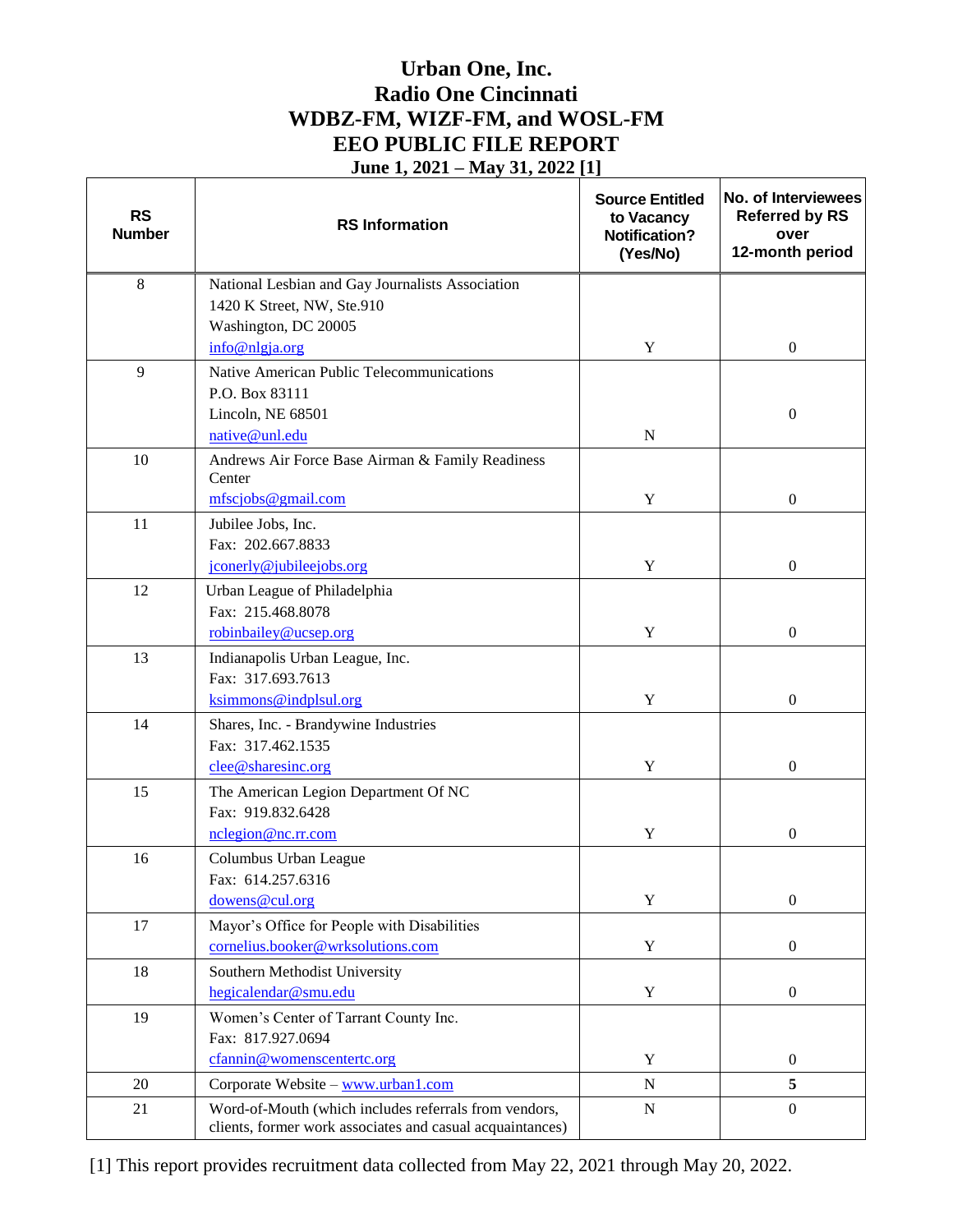## **Urban One, Inc. Radio One Cincinnati WDBZ-FM, WIZF-FM, and WOSL-FM EEO PUBLIC FILE REPORT June 1, 2021 – May 31, 2022 [1]**

| <b>RS</b><br><b>Number</b>                     | <b>RS</b> Information                                                                                                                                                                                                     | <b>Source Entitled</b><br>to Vacancy<br><b>Notification?</b><br>(Yes/No) | No. of Interviewees<br><b>Referred by RS</b><br>over<br>12-month period |
|------------------------------------------------|---------------------------------------------------------------------------------------------------------------------------------------------------------------------------------------------------------------------------|--------------------------------------------------------------------------|-------------------------------------------------------------------------|
| 22                                             | Internal Promotion/Internal Candidate                                                                                                                                                                                     | N                                                                        | $\theta$                                                                |
| 23                                             | Internal Referral/ / Employee Referral                                                                                                                                                                                    | N                                                                        | 3                                                                       |
| 24                                             | <b>Industry Referral</b>                                                                                                                                                                                                  | N                                                                        | $\Omega$                                                                |
| 25                                             | Market Websites - http://thebuzzcincy.com/,<br>http://wiznation.com/, and http://oldschoolcincy.com/                                                                                                                      | N                                                                        | $\Omega$                                                                |
| 26                                             | Trade Publication – Inside Radio, 365 Union St. Littleton,<br>NH 03561 (800) 248-4242                                                                                                                                     | N                                                                        | $\Omega$                                                                |
| 27                                             | Internet Recruitment – - www.monster.com,<br>www.bcfm.com www.allaccess.com, www.indeed.com,<br>www.hotjobs.com, www.linkedin.com,<br>www.careerbuilder.com, www.entertainmentcareers.net/,<br>www.ihirebroadcasting.com. | N                                                                        | $\overline{2}$                                                          |
| 28                                             | Employment Connection -<br>www.employmentconnection.com                                                                                                                                                                   | N                                                                        | $\Omega$                                                                |
| 29                                             | <b>Ohio Center for Broadcasting</b>                                                                                                                                                                                       | $\mathbf N$                                                              | $\theta$                                                                |
| <b>TOTAL INTERVIEWEES OVER 12-MONTH PERIOD</b> |                                                                                                                                                                                                                           |                                                                          | 10                                                                      |